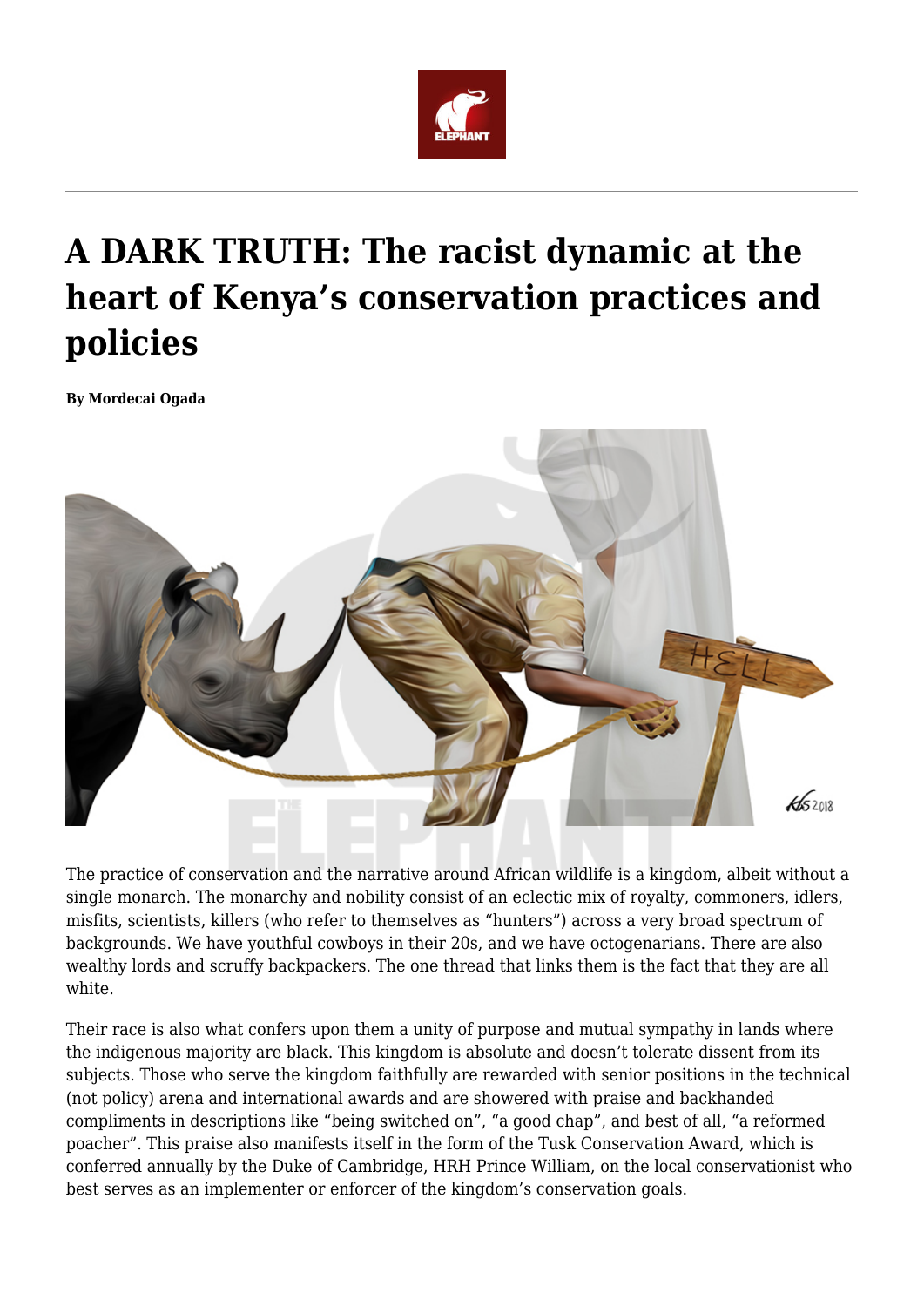[Structured conservation practice](https://www.amazon.com/Big-Conservation-Lie-John-Mbaria/dp/0692787216) in East Africa began largely when demobilised World War II soldiers started looking for a field where they could apply one of the few skills they had gained in the war (shooting) without harming people. The rise of the conservation officer or protector was actually preceded by the establishment of the first hunting reserves at the turn of the century a few decades earlier.

However, there was a new recognition that the resource was finite and needed to be preserved for the exclusive use of the colonial nobility that was necessarily defined by race; hence the need for enforcement. [Exploitation of African wildlife](https://www.amazon.com/Big-Conservation-Lie-John-Mbaria/dp/0692787216) by Western consumers began in the early 1900s with hunting safaris, which were basically tests of resilience and skill with the target of harvesting the biggest and largest number from this bounty under pretty harsh and rustic conditions. It was closely followed in the 1960s by the photographic safari and cinematography that cemented the romanticism of these adventures in the African wild. This led to a spurt in tourist interest, which no doubt pleased the foreign exchange-hungry newly independent states.

## **Intellectual desert**

Two major pitfalls arose from the romantic age between 1950 and1970 – pitfalls that continue to determine how wildlife conservation is practised today. The first major pitfall was the illogical link and valuation of wildlife based on tourists' appreciation and (where hunting was allowed) consumption. The second pitfall was the firm placement of black Africans as "props" who were destined never to be equal intellectual participants in the management of and discourse around African wildlife. Thus my compulsion to describe Kenya (rather harshly, in some of my readers' estimation) as an "intellectual desert" as far as wildlife conservation is concerned.

Two major pitfalls arose from the romantic age between 1950 and1970 – pitfalls that continue to determine how wildlife conservation is practised today. The first major pitfall was the illogical link and valuation of wildlife based on tourists' appreciation and (where hunting was allowed) consumption. The second pitfall was the firm placement of black Africans as "props" who were destined never to be equal intellectual participants in the management of and discourse around African wildlife.

Indeed, photographic and hunting safaris have since then included a very obvious but unspoken element of domination over black Africans – we can see it in the nameless black faces in white hunters' photographs and in the postures of servile African staff attending to white tourists in the advertising brochures. Black Africans are totally absent as clients in all the media and advertising materials and campaigns. When hunting was legal in Kenya, it was normal for a photograph of a hunter with his guides, porters and gun bearer to be captioned: "Major F. Foggybottom and a fine leopard bagged in the Maasai Mara region of Kenya, September, 1936." Fast forward 80 years or so. Black Africans are prominent in their absence from the reams and hours of literature and footage on Africa's spectacular wildlife. The uniformity of this anomaly is startling across the board, whether one is watching the Discovery channel, BBC, or National Geographic.

With the advance of neoliberalism, market forces have become important drivers of both tacit and explicit policies all over the world. In African conservation policy and practice, the black African has become like an insidious impurity that sometimes leaks into the final product but should ideally be absent in anything considered "premium". This is not to say that media houses and marketing firms are deliberately engaging in racial discrimination; however, they are, sadly, pandering to prejudices that have been cultivated by romantic or colonial notions about Africa and its wildlife.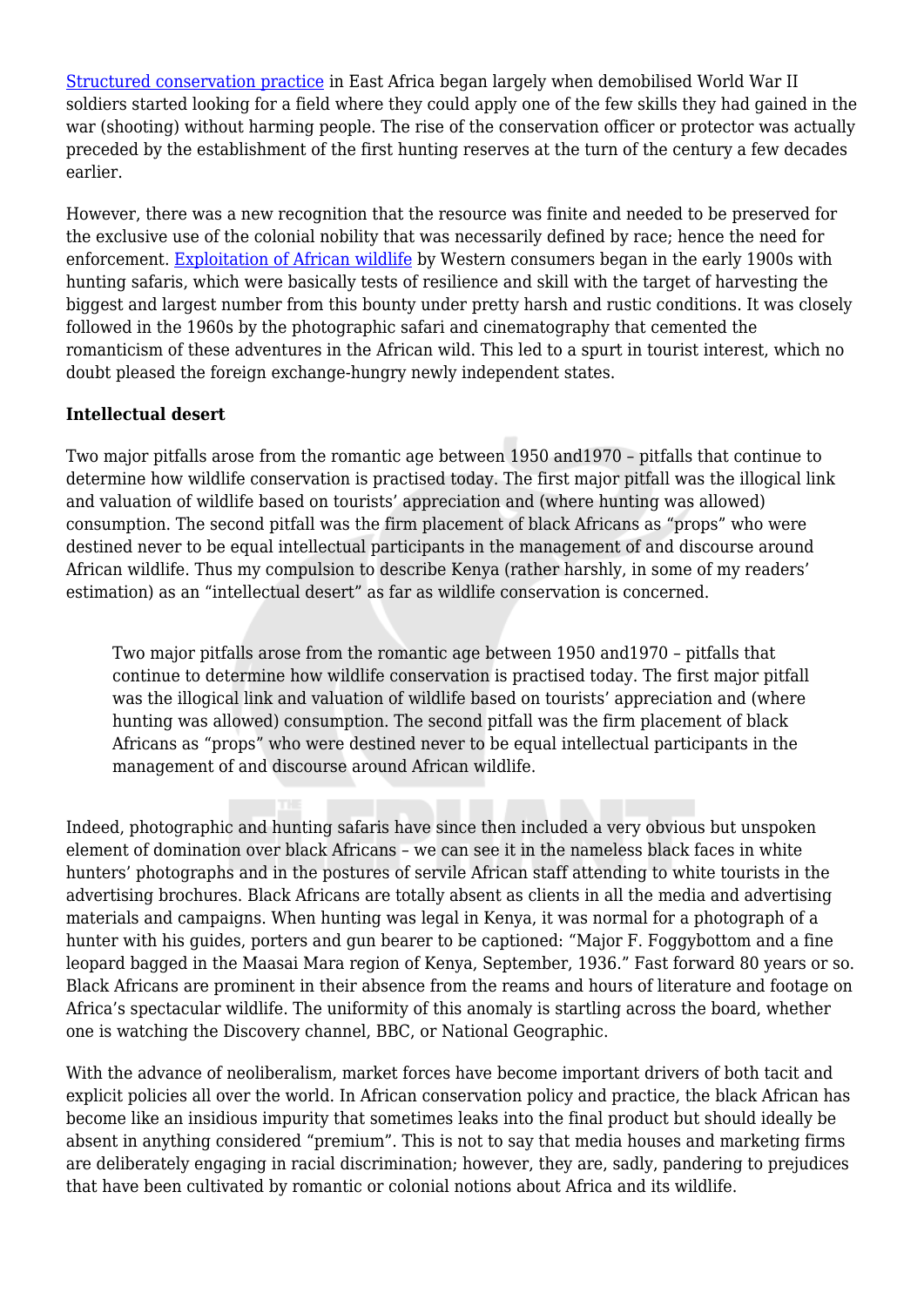## **The colour bar**

Blatant racism becomes much more evident in the conservation field, which in Kenya is dominated by whites. From a strictly academic standpoint, the open discrimination and obvious colour bar evident in the conservation sector in Kenya is fascinating for two major reasons: one is its longevity – business, agriculture, banking, education and all other fields have changed beyond recognition in the last few decades, but conservation remains firmly in the "Victorian gamekeeper" mode, where conservation is basically about protecting wildlife from the proletariat so that the nobles can consume the same for luxury/ recreational purposes.

The second is the acceptance of this status quo by senior indigenous state officials and technical experts across the board. Wildlife conservation is the one field where highly-qualified black Africans are routinely supervised by white practitioners of far lesser technical pedigree or experience. Indeed, some of the supervisors are American or Europeans relatively new to Kenya and with very rudimentary knowledge (if any) of Kenyan wildlife and ecosystems. Examples that come to mind are the appointment of one [Peter Hetz](http://laikipia.org/Thematic_areas/peter-hetz-executive-director/) (MSc, American) as Executive Director of the Laikipia Wildlife Forum in 2011 to supervise one Mordecai Ogada (PhD, Kenyan) who was appointed as Deputy Director. The recent appointment of [Mr. Jochen Zeitz](https://www.kenyandigest.com/ex-puma-boss-appointed-to-kenya-wildlife-service-board-kenya/) to the Kenya Wildlife Service (KWS) board is another case in point. Here I have used very pointed racial references because it is quite simply a racial divide. We simply do not find non-Caucasian foreigners in wildlife leadership positions in Kenya, nor do we find Latin Americans or Asians. We also don't find Kenyans of European descent in any of the subordinate roles.

Wildlife conservation is the one field where highly-qualified black Africans are routinely supervised by white practitioners of far lesser technical pedigree or experience. Indeed, some of the supervisors are American or Europeans relatively new to Kenya and with very rudimentary knowledge (if any) of Kenyan wildlife and ecosystems.

How, an observer might ask, is this hierarchy maintained without any disruption by the growing number of indigenous Kenyans pursuing advanced studies in the conservation field? How do the academic exertions of all these technicians fail to moisten the intellectual desert in Kenyan conservation?

One reason is because, just like water never produces vegetation on seedless ground, the intellectual barrenness of indigenous Kenyans has been built into the training facilities and curricula. It goes without saying that Kenya's ecological diversity and abundant wildlife are key pillars in the country's economic, social and cultural identity, but Moi University, the *de facto* leading local institution in this field, only offers a degree course in "wildlife management", which basically equips local wildlife practitioners to be technicians or foot soldiers for conservation, not to be fully engaged with any of the intellectual challenges that exist in the sector. Those who are better trained and experienced in this field are a small minority who seldom find acceptance in the sector because they inherently threaten the existing hierarchy.

KWS itself has two training facilities: the Manyani field school and a well-resourced training institute in [Naivasha.](https://kenyanlife.com/kwsti-kenya-wildlife-service-training-institute-naivasha/) [Manyani](http://www.kws.go.ke/kws-training/kws-law-enforcement-academy) is a proven centre of excellence in tactical field training necessary for wildlife rangers. The [Naivasha training institute,](http://www.kws.go.ke/content/kenya-wildlife-service-training-institute) which was established in 1985 to develop the "soft skills" and policy thinking around conservation and fisheries, changed in 2009 when it began offering rudimentary naturalist and paraecologist courses more geared towards serving the tourism industry than the cause of conservation. As one would expect, the academic contribution of this institution to tourism falls so short of the standards required by Kenya's highly developed tourism industry that in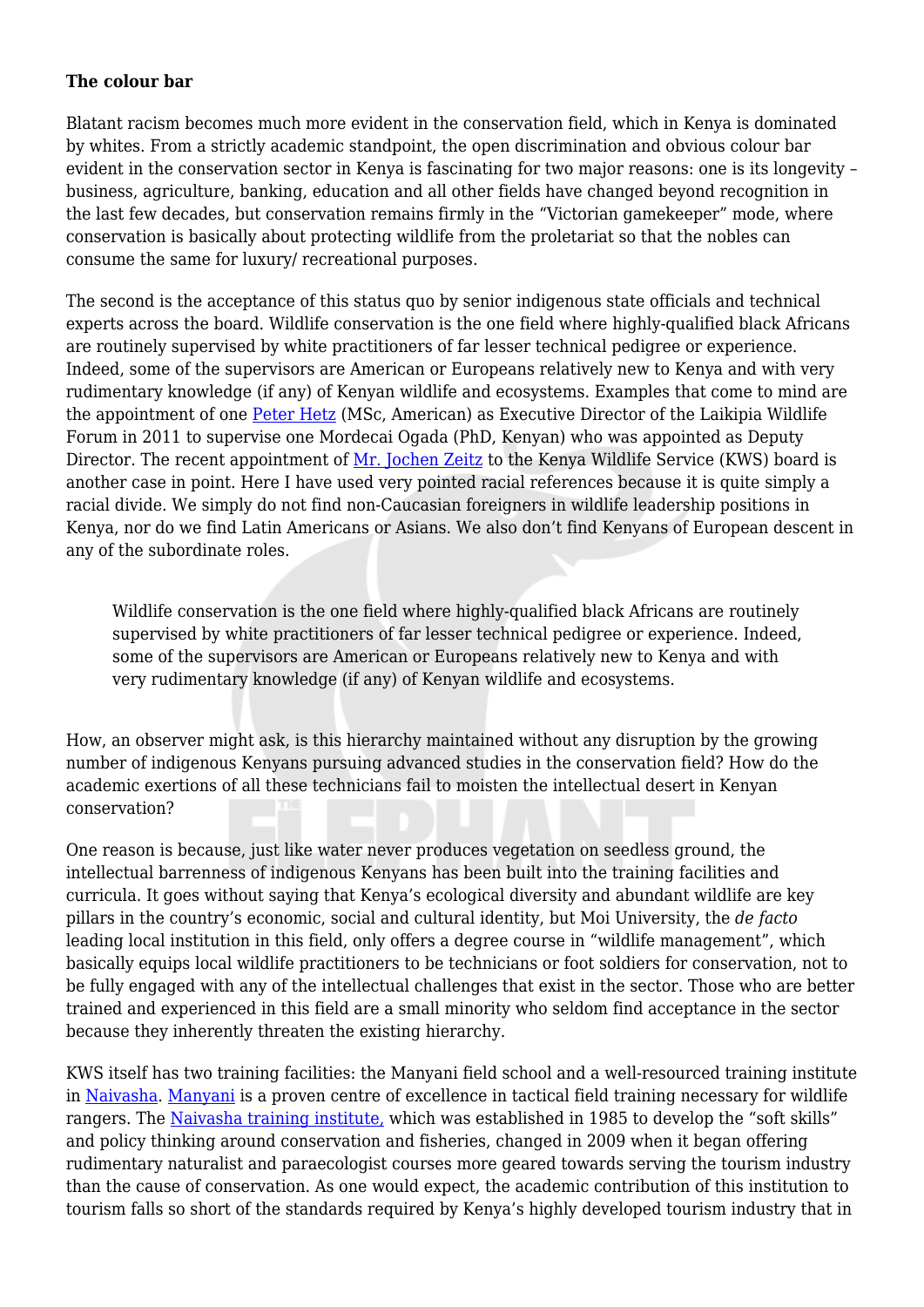the final analysis, it is a lost investment. One of its more recent distinctions is the levels of academic performance advertised on its [website](http://www.kws.go.ke/content/kenya-wildlife-service-training-institute) as requirements for admission, which are far below what an institution training custodians of any country's most valuable resource should be.

Closer analysis of these institutions and their low intellectual ceilings reveals a far subtler, but important, perspective on the colour bar in Kenyan conservation. The people being trained in these institutions are replacing the gun bearers and gamekeepers of feudal England and colonial Kenya.

Kenya as a nation still struggles with this colour bar and our public arena is replete with the symptoms of it. One that stands out is the dropping of charges against the [late Tom Cholmondeley](https://www.standardmedia.co.ke/article/2000213382/delameres-to-pay-family-of-man-shot-dead-by-tom-cholmondeley) for the killing of Samson Ole Sisina, a KWS officer, at the scene of an industrial bushmeat harvesting and processing operation on the former's Soysambu ranch. Those familiar with Kenyan society know that the killing of a security officer on duty is a (judicial or extrajudicial) death sentence in Kenya 99.99% of the time. The truth is that there were absolutely no mitigating circumstances here, other than the victim's race. Barely a year later, in May 2006, Cholmondeley shot and killed Robert Njoya, a stonemason who lived in a village that borders his 50,000-acre estate, a crime for which he was jailed in 2009 following public uproar.

Closer analysis of these institutions and their low intellectual ceilings reveals a far subtler, but important, perspective on the colour bar in Kenyan conservation. The people being trained in these institutions are replacing the gun bearers and gamekeepers of feudal England and colonial Kenya.

More recently, in January 2018, there was a memorial service for the [late Gilfrid Powys,](https://www.telegraph.co.uk/obituaries/2018/01/15/gilfrid-powys-rancher-conservationist-obituary/) a renowned rancher, conservationist, and KWS honorary warden. The service was attended by a plethora of top brass from KWS in full uniform, as well as several government leaders, as befitted his status in society. I suspect many in the congregation were taken aback when one of the eulogisers, Mr. Willy Potgieter, read a long and touching tribute where he detailed how the departed wasn't a particularly religious man but would indulge his spirituality by hunting buffalo every Sunday morning. The discomfiture of the uniformed staff and company gathered was palpable and would have been amusing had it not been such a stark testament to the existence of conservation apartheid in our country and our society's acceptance thereof.

## **Sanitised terminology**

Apartheid in conservation matters. The duplicity that exists within many people and institutions purported to be dedicated to conservation may seem bizarre to those unfamiliar with the sector. Here is how it works: Basic psychological examination of wildlife hunting reveals that it is a uniquely complex aspect of human endeavour because it occurs at both ends of the spectrum of Maslow's hierarchy of needs. Subsistence hunting is firmly at the bottom of the hierarchy as it fulfils physiological needs while sport hunting is at the top, within the realm of self-actualisation. This is illustrated by the celebrated blood sports of falconry and fox hunting pursued by royalty in the Middle East and Britain, respectively.

The highly sanitised terminology is also in striking contrast to the derogatory terms like "bushmeat poaching" used in reference to subsistence hunting. This highlights the role of the media in cultivating the racial divide because in Africa the term "poacher" or "bushmeat" is never applied to the activities or diets of people of European descent, regardless of legality.

Likewise, the term "hunter" is never applied to the activities of black people. These three degrees of separation in the hierarchy of needs are the basis of the colour bar. They are the reasons behind the